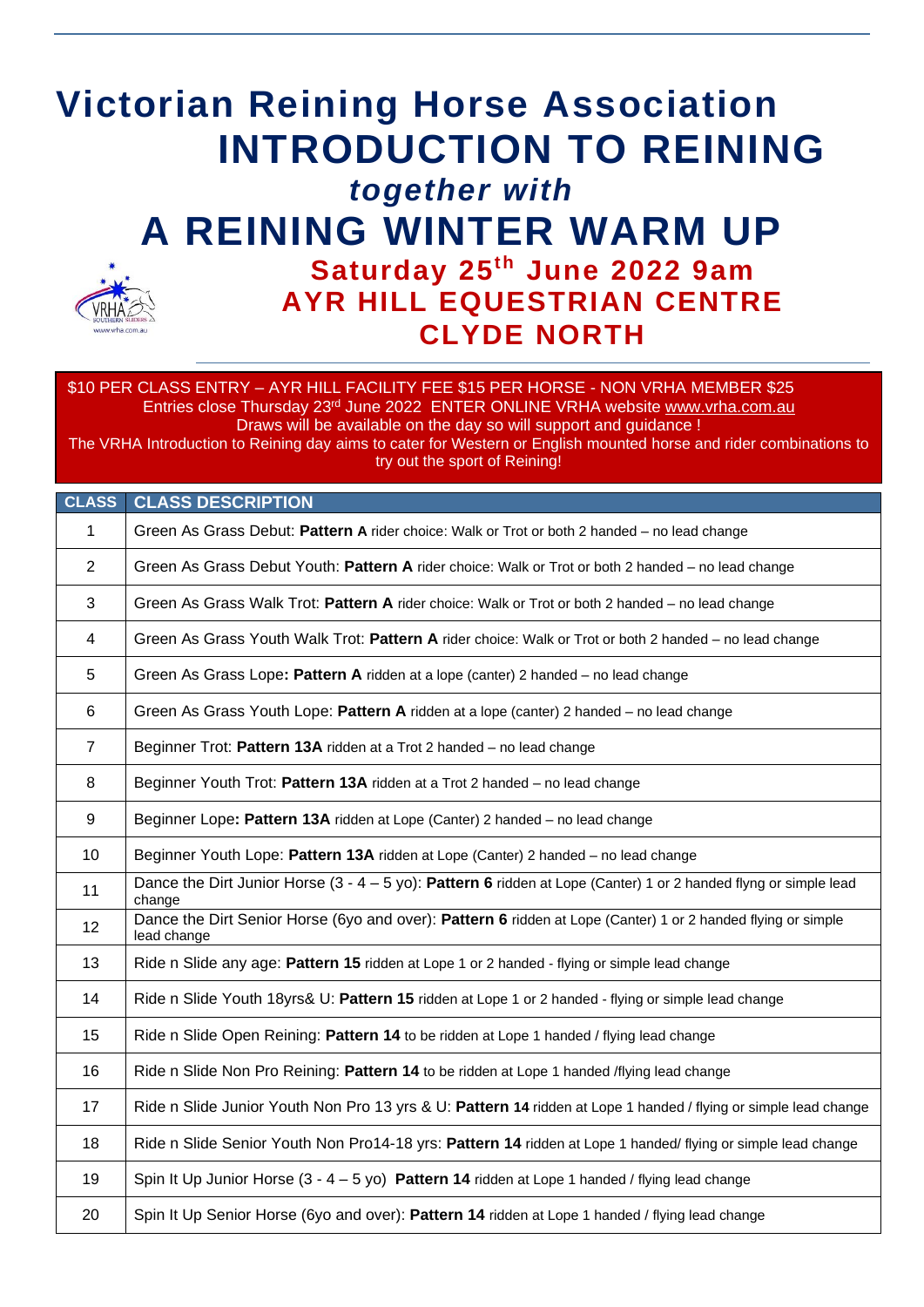# **VRHA SHOW ENTRY CONDITIONS**

By entering the event, participants agree to be bound by these General Terms and Conditions and any Special Terms and Conditions appearing below.

The VRHA Introduction to Reining day is an event to cater for Western or English mounted horse and rider combinations to try out the sport of Reining! develop your riding skills along the way as you may want to know more about the many equestrian disciplines available to you.

Reining is designed to improve a horse's balance, suppleness and flexibility, as well as improve the communication between horse and rider. In the Reining competition, riders are required to complete predetermined movements and are judged on the accuracy, suppleness and overall balance of the horse and rider. Reining patterns have been modified for the day to cater for all levels.

Show Attire to be worn either Western or English. Safe and legal equipment is a requirement of entry. Either Western or English.

VRHA Show Management reserves the right to refuse entry to any rider not presenting with presentable show attire or safe equipment

Ribbons to all placings

Please bring own food and refreshments for the day.

VRHA Covid Safe plan in place. Check in via Services Victoria App or manual entry upon arrival

Ayr Hill Equestrian Centre Gate 4, 500 Soldiers Road Clyde North VIC 3978

# Strictly No Dogs permitted on the Ayr Hil Equestrian Centre Grounds

Enter from Soldiers Road to Ayr Hill Equestrian Centre via Gate 4 – Gates open 7:30 AM

Float parking and horse unloading and loading via Gate B equestrian Entrance – horse permitted in day yards. Close the float parking gate immediately after entering

VRHA recommends the wearing of an approved Australian Standard horse riding helmet to be worn at all times when mounted

Horses must be walked and led outside of the boundaries of the allocated covered show arena and allocated warm up arena to get to and from the float parking area

Manure from day yards are to be raked out and placed at the manure pit.

Competitors have access to the allocated warm up arena next to the covered show arena prior their class- riding is only permitted in the warm up and show arena only

Riders 18 years and under are not permitted to ride stallions at the Venue.

No horse under the age of 3 will be permitted to be shown

All competitors and their contacts enter the venue grounds at their own risk

Under no circumstances are Horses allowed on the College sporting fields or on the spectator viewing banks surrounding each arena. The rider responsible for any damage to the Ayr Hill Equestrian Centre will be liable for any damage caused to the facility by the horse or rider

Participants must remain in the equestrian area and not enter the college grounds

Spectator areas, canteen access, gateways and exit points are kept clear at all times.

Dogs, Smoking and/or Alcohol are not permitted on the premises at any time.

Crest Education Christian College reserves the right to deny access to the grounds of the College by any person who does not comply with the safety requirements as dictated by the Australian Horse Industry Council Horse Safe Code of Practice, or behaves in a manner unbecoming.

All rubbish placed in the bins provided.

# **FORMAT, ENTRIES & FEES**

8:30am Introduction Q&A Riders meet & greet – 9am Show start

\$10 per class entry - \$15 Ayr Hill Facility Fee per horse – Event Membership \$25 per non VRHA Member

- All competitors entering must be current financial members of VRHA either full or by way of the event membership Entries will only be accepted with full payment. Entries that do not accompany a payment will not go into the class. Complete the online entry form an entry invoice will be raised and emailed to your email address supplied on the entry form. Please check junk or spam folders if email has not been received.
- One Entry per horse: Entries will be invoiced according to nominations and Ayr Hill facility fees
- All Youth 13 years & under must wear approved fastened Safety Helmets while competing and on the event grounds. Youth age 18 Years & under as at Jan1st 2022
- VRHA reserves the right to amend or alter the show program.
- SCRATCHINGS & REFUNDS FOR SCRATCHING: HORSE or RIDER (Show secretary must be notified of a scratching email vrhashowentry@outlook.com)
	- a) SCRATCH PRIOR SHOW Entry & Facility Fee refunded.
	- b) SCRATCH AT SHOW: No refund granted. Exhibitors that scratch a class for any reason after the draw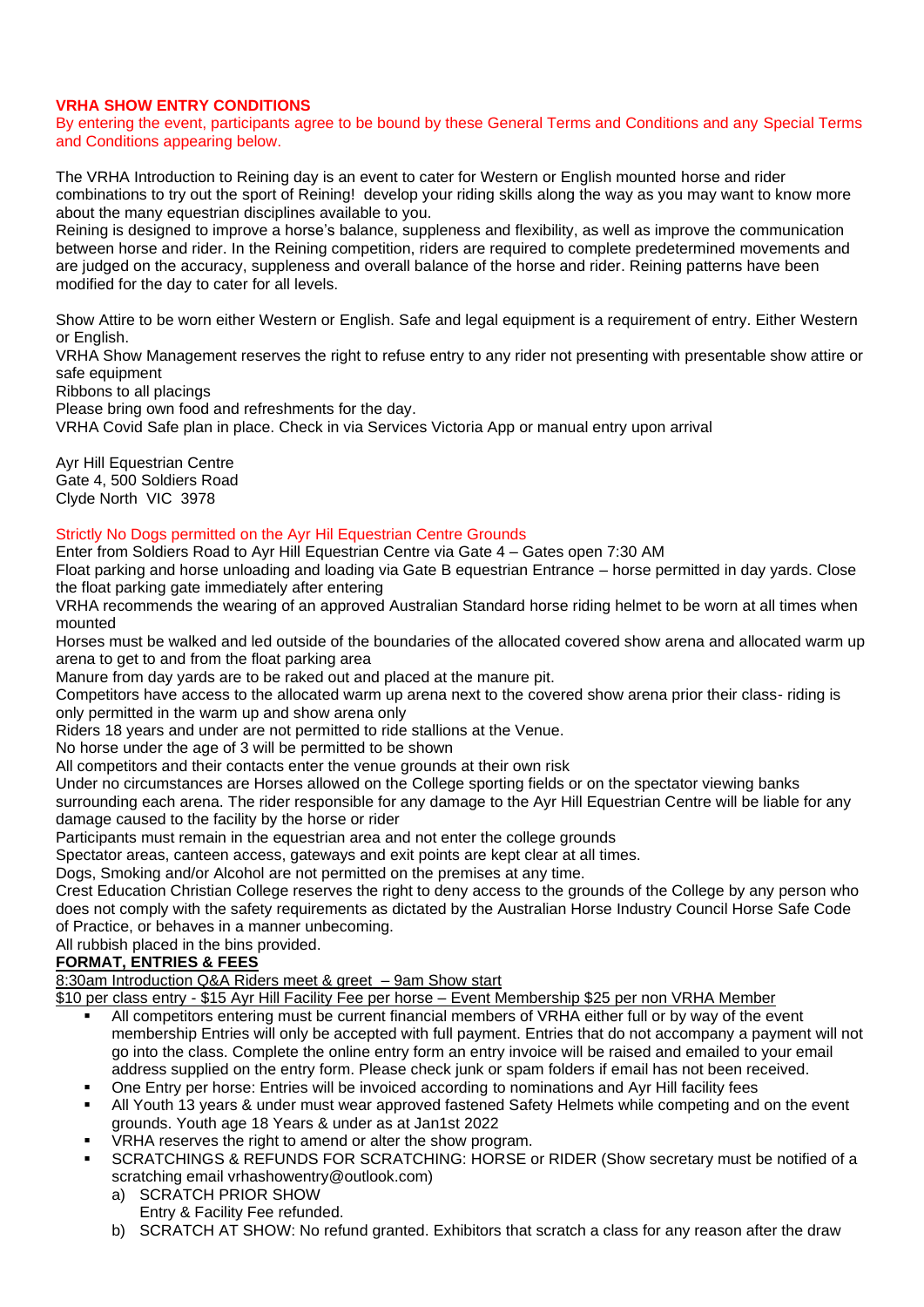has been posted will be liable for all fees incurred in connection to entering that class.

c) Draws will be available at the show on the day

Any accident, injury, concern is to be reported to V R H A Show Management immediately: VRHA Committee onsite: Wendy O'Sullivan, Kristy Hobson, Celeste Helpenstein,Terry Loughnan

First Aid Officers: Wendy O'Sullivan, Kristy Hobson, Celeste Helpenstein

The Committee of the Victorian Reining Horse Association Inc. and Management of Ayr Hill Equestrian Centre will not be held responsible for any accident, sickness to any horse, owner, rider, handler or competitor, spectator or property





# **Pattern A**

Horses may walk or jog to the centre of the arena. Horses must walk or stop prior to starting the pattern. Beginning at the centre of the arena facing the left wall or fence.

- 1. Beginning on the left lead, complete two circles to the left. Stop at the centre of the arena. Hesitate.
- 2. Complete two spins to the left. Hesitate.
- 3. Begining on the right lead, complete two circles to the right. Stop at the centre of the arena. Hesitate.
- 4. Complete two spins to the right. Hesitate.
- 5. Beginning on the left lead, go around the end of the arena, run down the right side of the arena past the centre marker, stop and roll back right.
- 6. Continue around the end of the arena to run down the left side of the arena past the centre marker. Stop. Back up. Hesitate to demonstrate completion of the pattern.

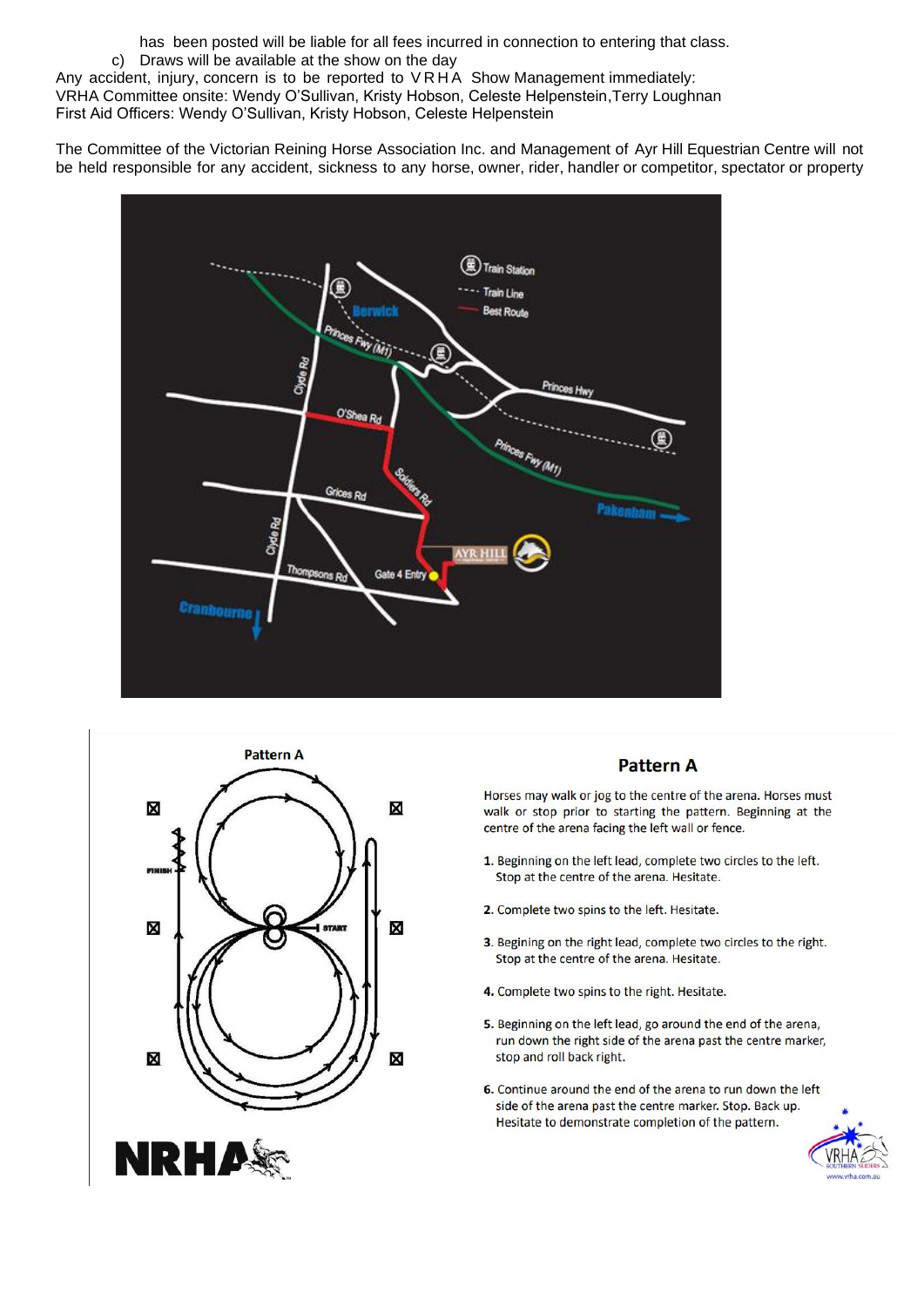Pattern 13A



# **Pattern 13A**

Horses must walk or stop prior to starting pattern. Beginning at the centre of the arena facing the left wall or fence.

- 1. Beginning on the left lead, complete two circles to the left: the first circle large and fast; the second circle small and slow. Stop at the centre of the arena.
- 2. Complete four spins to the left. Hesitate.
- 3. Beginning on the right lead, complete two circles to the right: the first being large and fast; the second circle small and slow. Stop at the centre of the arena.
- 4. Complete four spins to the right. Hesitate.
- 5. Beginning on the left lead, run a large circle to the left but do not close this circle. Run up the right side of the arena past the centre marker and do a right rollback at least 20 feet (6 metres) from the wall or fence - no hesitation.
- 6. Continue around previous circle but do not close this circle. Run up the left side of the arena past the centre marker and do a left rollback at least 20 feet (6 metres) from the wall or fence - no hesitation.
- 7. Continue back around previous circle but do not close this circle. Run up the right side of the arena past the centre marker and do a sliding stop at least 20 feet (6 metres) from the wall or fence. Back up at least 10 feet (3 metres). Hesitate to demonstrate completion of pattern.

# **PATTERN 14**

### Pattern 14





#### Pattern 14

Horses may walk or jog to the center of arena. Horses must<br>walk or stop prior to starting pattern. Beginning at the center<br>of the arena facing the left wall or fence.

1. Complete four spins to the left. Hesitate

2. Complete four spins to the right. Hesitate

**3.** Beginning on the right lead, complete three circles to the right:<br>the first two circles large and fast; the third circle small and slow.<br>Change leads at the center of the arena.

4. Complete three circles to the left: the first two circles large and fast; the third circle small and slow. Change leads at the<br>center of the arena.

**5.** Begin a large circle to the right but do not close this circle.<br>Run up the right side of the arena past the center marker and do a left rollback at least now<br>tenty feet (six meters) from the wall or lence—no hesitati

**6.** Continue back around previous circle but do not close this circle. Run up the left side of the arena past the center marker and do a right rollback at least twonty feet (six meters) from the wall or fence—no hesitati

7. Continue back around previous circle but do not close this circle. Run up the right side of the arena past the center marker and do a siding stop at least twenty feet (six meters) from the valid or fence. Back up at le